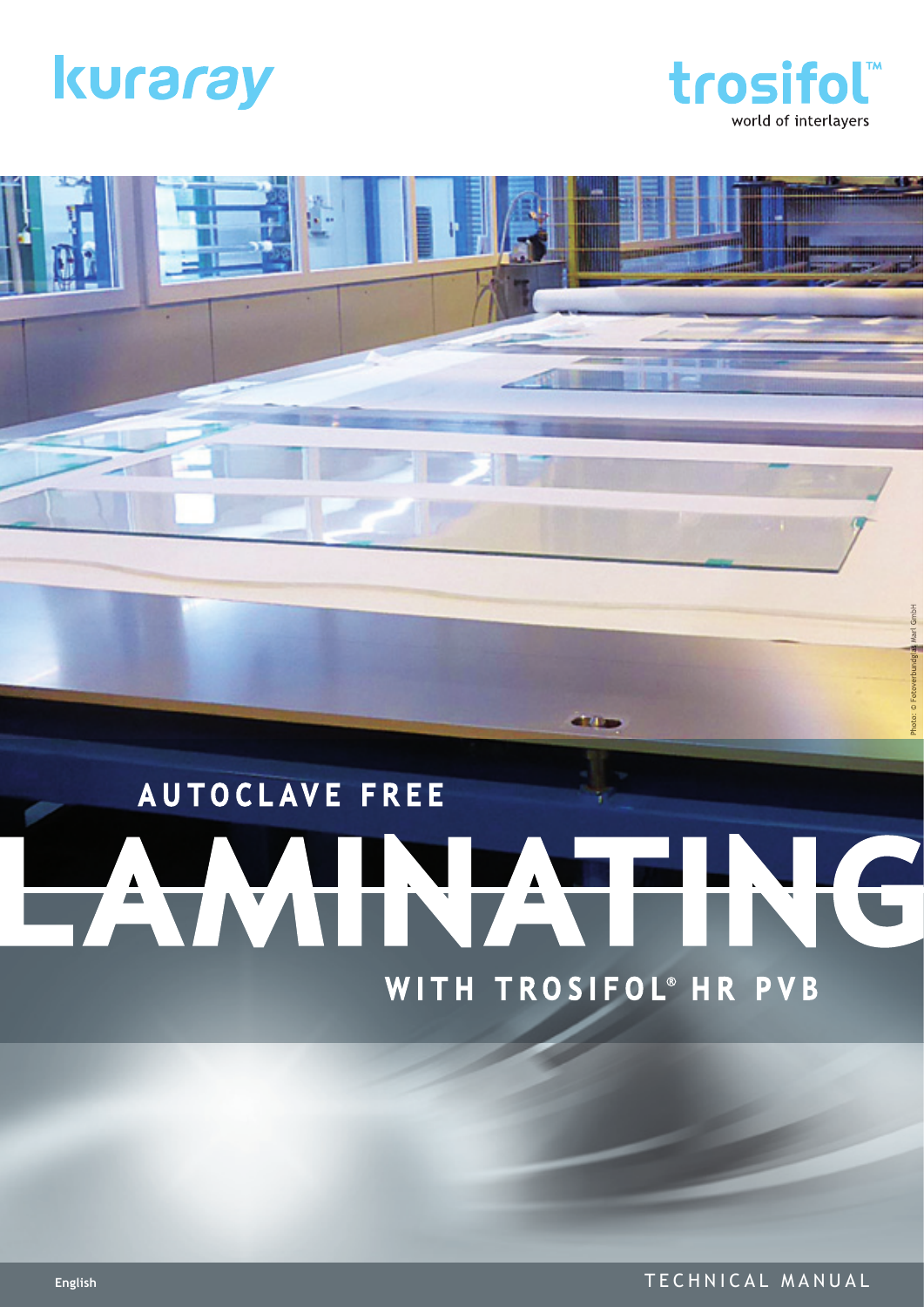### **TROSIFOL™ – WORLD OF INTERLAYERS**

**Kuraray's Trosifol™ business is a leading global specialist in the development, manufacture and supply of PVB and ionoplast interlayers for laminated safety glass applications in the architectural, automotive and photovoltaic industries.**

> The evolution of the Trosifol™ & Glass Laminating Solutions (GLS) merger has resulted in consolidation of the Trosifol®, SentryGlas® and Butacite® product brands into a single brand: the new Trosifol™.

> Trosifol™ offers the world's broadest portfolio of innovative glass-laminating solutions, including structural and functional interlayers for safety and security applications, sound insulation and UV protection. For decorative applications, it supplies colored interlayers, digitally printable films and other innovative products for interior design projects. Trosifol® UltraClear films exhibit the lowest Yellowness Index (YID) in the industry.

> Trosifol® products give applications an expression of strength, clarity and their own character, delivering advanced capabilities that enable engineers, designers and architects to save energy, increase safety and build with greater design freedom. Applications range from automotive and other transportation glazing, to architectural and structural glazing – located overhead, underfoot, and all around some of the world's most interesting spaces.

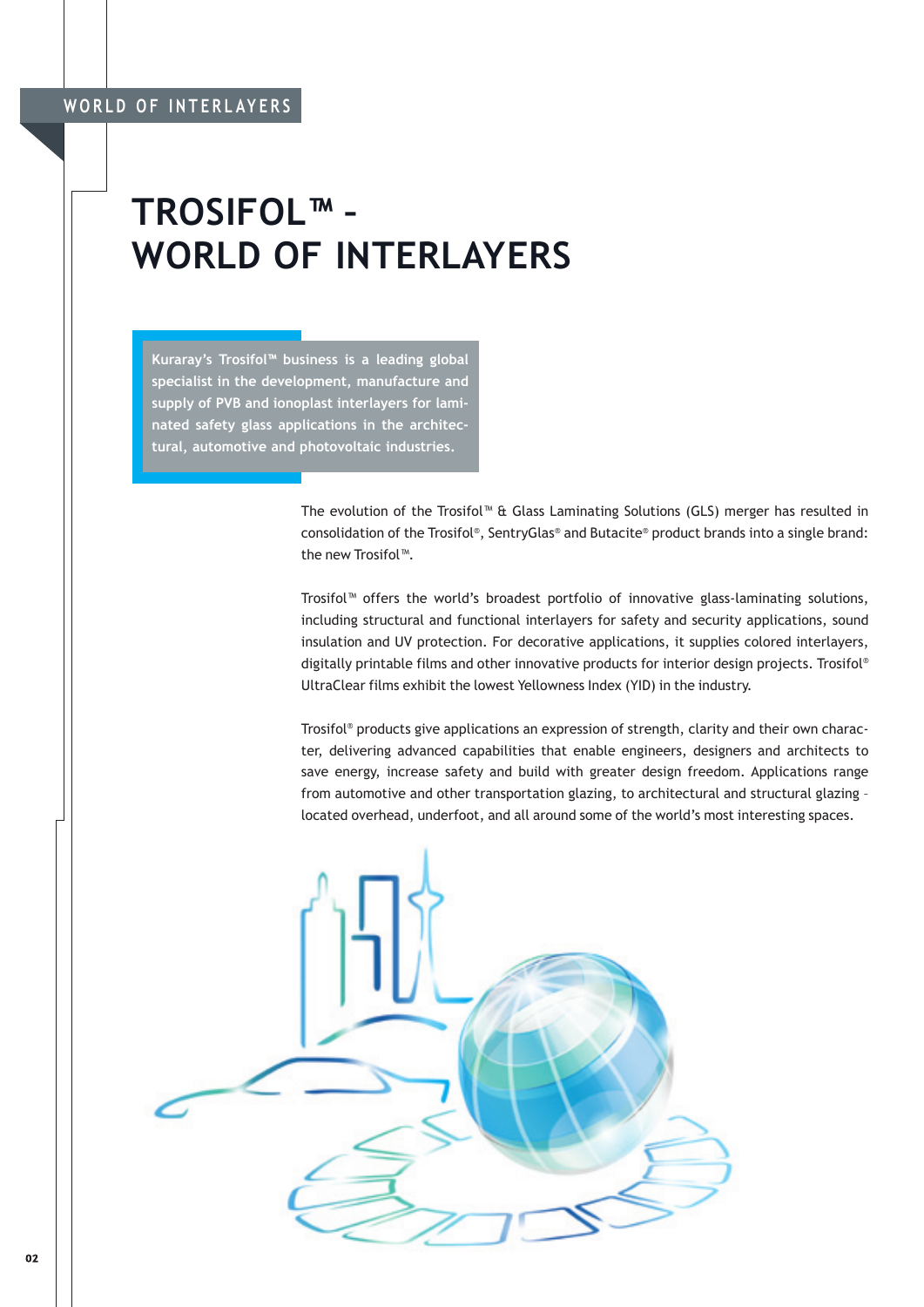#### **PRODUCTION PROCESS**

Trosifol® HR PVB film is particularly suitable for autoclave free processing. Even though other grades of Trosifol® PVB may also be used, due to the rougher surface pattern, HR allows for more efficient de-airing.

For best results, dry the 0.76 mm Trosifol® HR PVB (and all material to be used in the vacuum bagging process if using disposable bags) overnight freely suspended for at least 12 hours at ≤10% relative humidity at a temperature less than 25 °C. Insufficiently dry interlayer has the potential of forming edge bubbles. If the PVB is hanging in single sheets, the drying is more effective than drying the PVB as a small roll.



Wash the glass using your standard washing process. Demineralized water or a reverse osmosis process is recommended with a water quality of

< 20 µS. The primary function of washing is to eliminate any visible particles from the glass surface to obtain an optically perfect laminate without visual defects. Since the adhesion of PVB to glass is also dependent on the chemical composition of the glass surface and any ions deposited on the glass surface, the quality of washing is very critical to obtain the expected final adhesion.

It is recommended to construct the laminates inside a clean room environment whenever possible. This not only keeps the PVB at a low mois-

ture level, it also reduces the risk of contaminates getting on the glass and sheeting. A tacky roller may be used on the glass and sheeting to insure that both are contaminate free. Tempered glass used during lamination should be nested / spooned to reduce interlayer intrusion during the laminating process (See troubleshooting guide on page 6).

> Both re-usable silicone rubber vacuum bags and disposable vacuum bags can be used for this process (See figures 1 and 2).



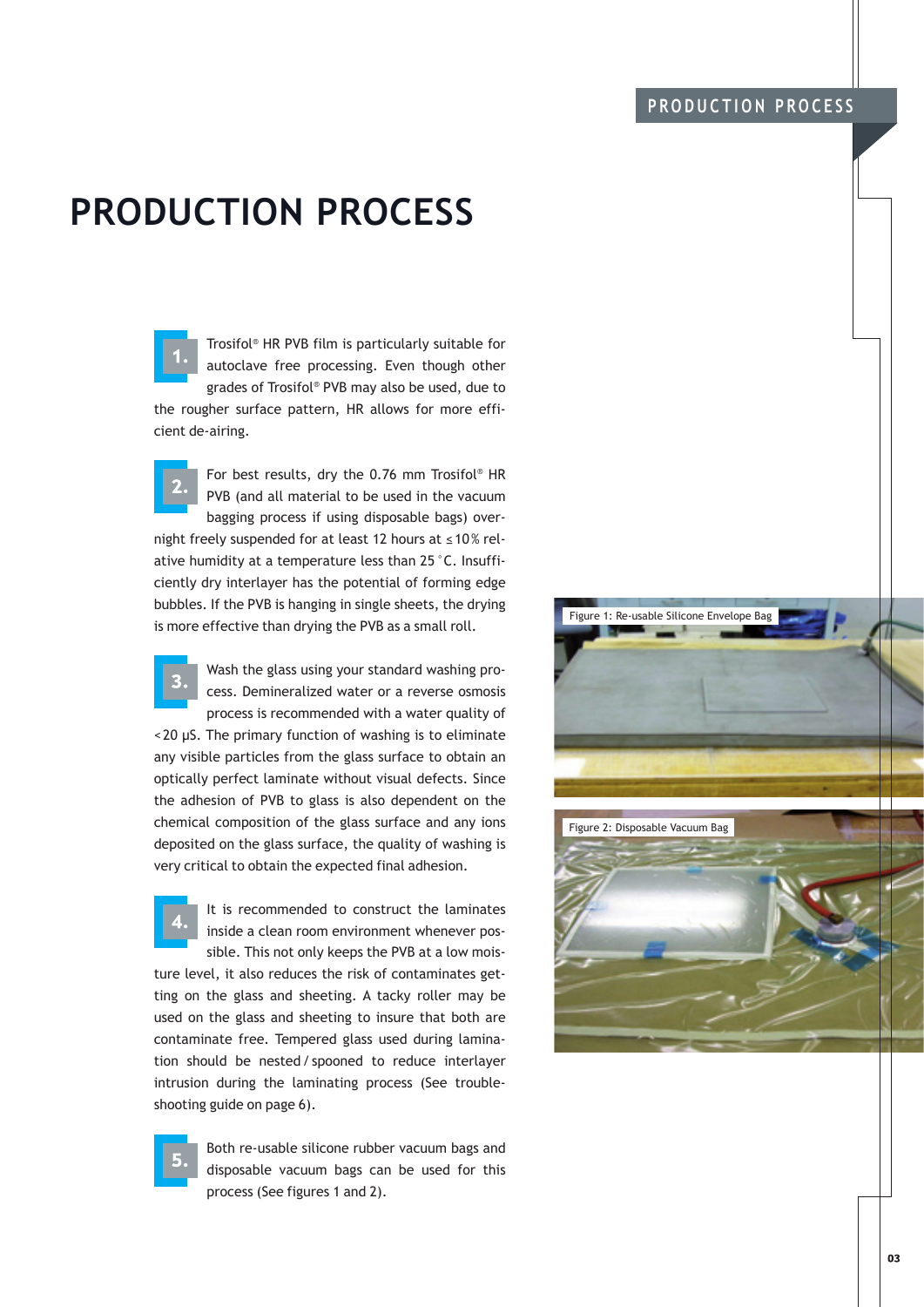#### **PRODUCTION PROCESS**







When using disposable vacuum bags, it is necessary to use a breather material along the edge of the laminate inside the plastic bag to allow complete de-airing of the laminate. If sticking occurs between the strip and the interlayer, use of a perforated release film between the two is recommended. Any material used in the vacuum process

should be rated for high temperature.



Re-usable silicone vacuum bags, such as the ones that come with non-autoclave oven systems, generally come with a mesh material to facilitate de-airing. It may be necessary to add additional breather material around the laminate to obtain

maximum de-airing. Laminates may also be "framed" to aid in reduction of edge pinching (See figures 3 and 4).



After placing the prepared laminates on the trays, apply vacuum ( $\geq$  28" Hg). After a few minutes of vacuum, verify the bag is properly sealed by pinching the vacuum hose or turning off the vacuum and listening or looking for leaks. A **minimum** of

"cold" vacuum time of 15 minutes is recommended. Additional time can be added to assist in removing moisture from the interlayer.



As a general guide, heat the laminates up to 135°C (275°F) under vacuum and hold for a **minimum** of 1 hour. Thicker laminate constructions will need additional time. Once this step is complete, cool down to a temperature ≤ 50°C with the vacuum

still on prior to opening the bags. Breaking the vacuum bag seal prior to cooling below ≤ 50°C can cause edge bubbles in the laminate.



Due to the increasing number and types of non-autoclave laminating ovens that are now available, specifying the proper conditions for each in this guide is not practical. Contact your Kuraray Technical Representative for assistance in optimiz-

ing non-autoclave process parameters to produce defect free laminates while minimizing process time.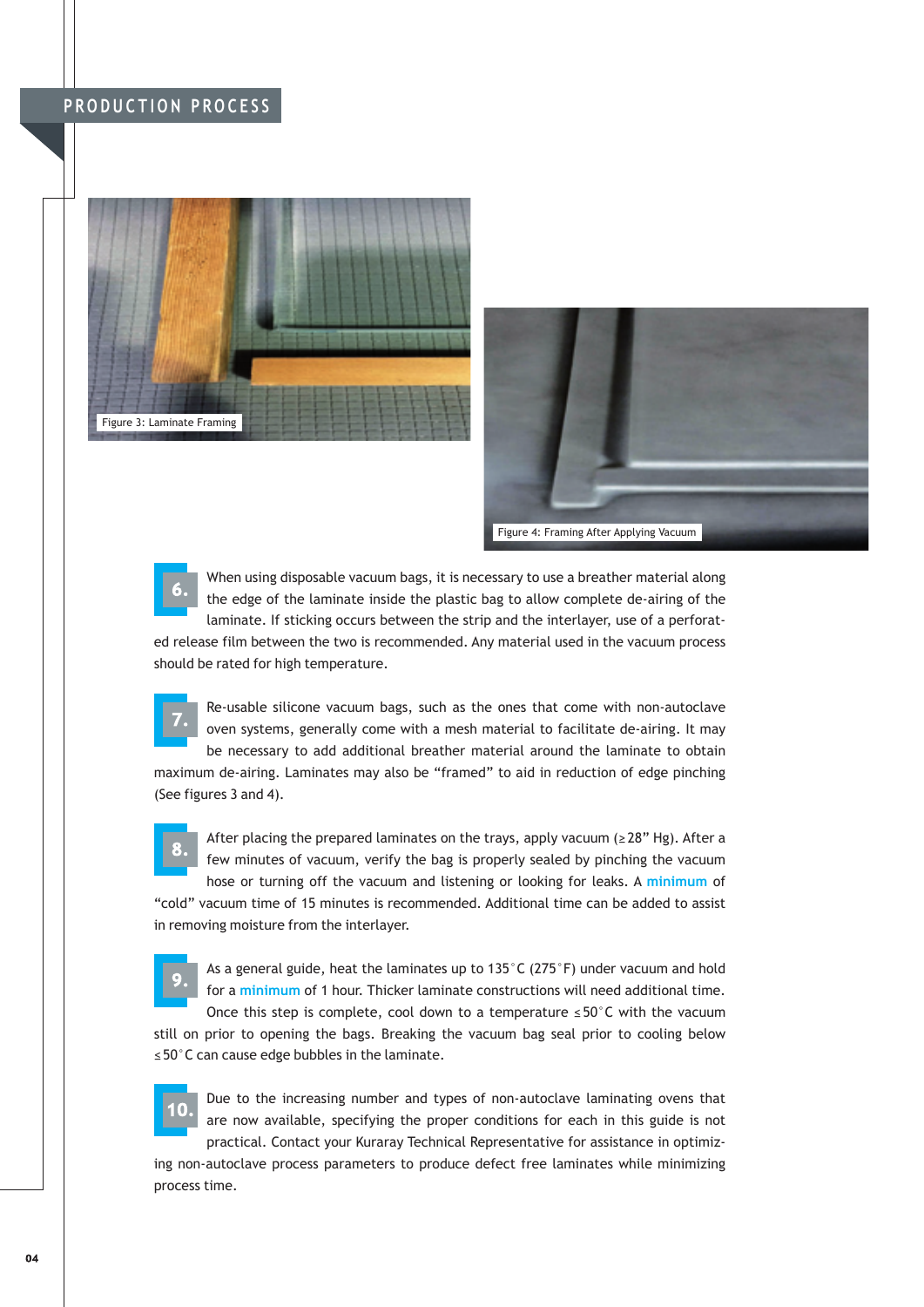## **PERFORMANCE MONITORING TESTING**

All customers are strongly encouraged to submit Trosifol® PVB test laminates to Kuraray on a regular basis for Performance Monitoring (PM) Testing. The results are then sent to the customer to monitor quality as a function of time by Kuraray.

#### The following are the recommended PM submission guidelines

- 1. Laminates should be submitted representing the customer process. However, since the number of laminates and the frequency of submissions may vary by location, please consult your Kuraray account manager or technical representative for more information.
- 2. The Trosifol® roll number and the lamination date on the label should be included with the submitted samples.
- 3. If in house testing is performed, QA test results should be included on the label.
- 4. Sample labels and boxes are available by contacting your Kuraray account manager or technical representative. Below is an example of the preferred label for submitted test laminates (See figure 5).

| <b>kuraray</b><br>trosifol<br>world of interlayers |                                                     |  |  |
|----------------------------------------------------|-----------------------------------------------------|--|--|
| TROSIFOL® PERFORMANCE MONITORING                   |                                                     |  |  |
| <b>Customer Name</b>                               | $CUSTOMER-X$                                        |  |  |
| <b>Production Date</b>                             | 2016.5.18                                           |  |  |
| Trosifol®<br><b>Roll Number</b>                    | $66A0123 - 1$                                       |  |  |
| (Sheeting/Laminate) $0.45\%$<br>Moisture           |                                                     |  |  |
| <b>Other Data</b>                                  | PART NO. ABC-COIA<br>LINE 2 SHIFIT 3, PUMMEL<br>4.5 |  |  |
| BAKE/BOIL OK 4M BALL DROP                          |                                                     |  |  |

Figure 5: Preferred Performance Monitoring Label Information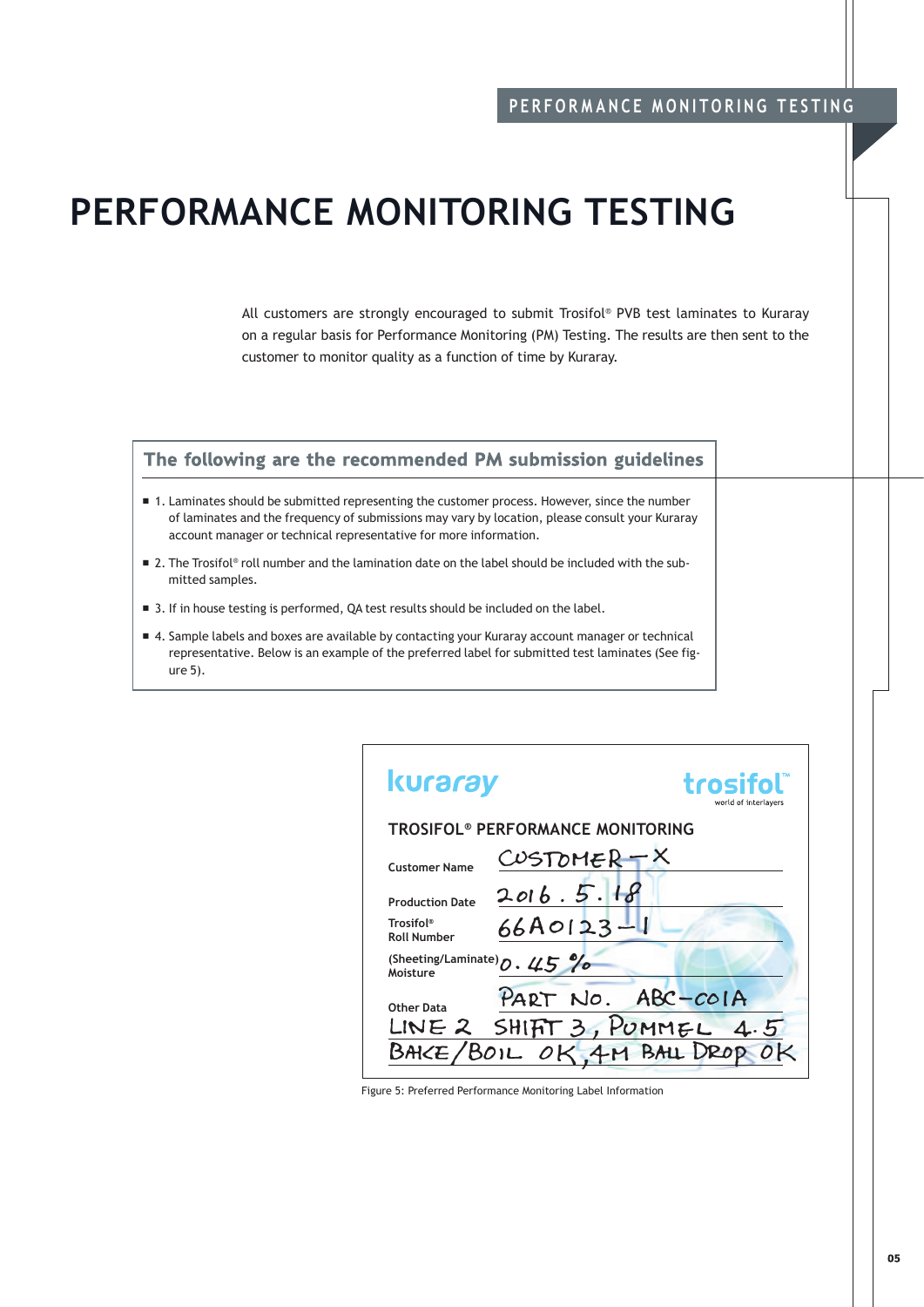## **TROUBLESHOOTING GUIDE**

#### **Troubleshooting Guide**

| Problem                                                                                        | <b>Potential Cause</b>                                      | Solution                                                                                                                                                                                                                                                                                                                                                                                                                                                                                                                        |
|------------------------------------------------------------------------------------------------|-------------------------------------------------------------|---------------------------------------------------------------------------------------------------------------------------------------------------------------------------------------------------------------------------------------------------------------------------------------------------------------------------------------------------------------------------------------------------------------------------------------------------------------------------------------------------------------------------------|
| Small spherical bubbles<br>along the perimeter of<br>the laminate especially<br>in the corners | High moisture in interlayer                                 | Dry out the interlayer<br>Lower relative humidity level in clean room                                                                                                                                                                                                                                                                                                                                                                                                                                                           |
| <b>Bubbles throughout</b><br>laminate                                                          | • Loss of vacuum<br>Insufficient sealing of vacuum bag tray | • Check vacuum level and bags for leaks                                                                                                                                                                                                                                                                                                                                                                                                                                                                                         |
| Random bubbles inside<br>of laminate                                                           | Insufficient de-airing channels                             | • Open up de-airing channels using a breather<br>material or add additional vacuum ports<br>Move laminate closer to vacuum port                                                                                                                                                                                                                                                                                                                                                                                                 |
| Edge kink                                                                                      | Distortion from the tempered glass                          | Nest the glass to minimize the edge kink<br>Improve tempering process<br>Use thicker interlayer                                                                                                                                                                                                                                                                                                                                                                                                                                 |
| Contamination in<br>laminates                                                                  | Improper practice of clean room protocol                    | ■ Control transferring path of rolls from storage<br>to lay-up and unwinding path of PVB to glass<br>to prevent any external contamination getting<br>into the clean room<br>• Clean glass washer on a regular basis<br>Use a tacky roller to remove any possible<br>surface contaminates from the glass and<br>interlayer<br>If source of contamination is difficult to<br>trace, contact your Kuraray Technical<br>Representative to assist you with recommen-<br>dations for preventative measures and lab<br>identification |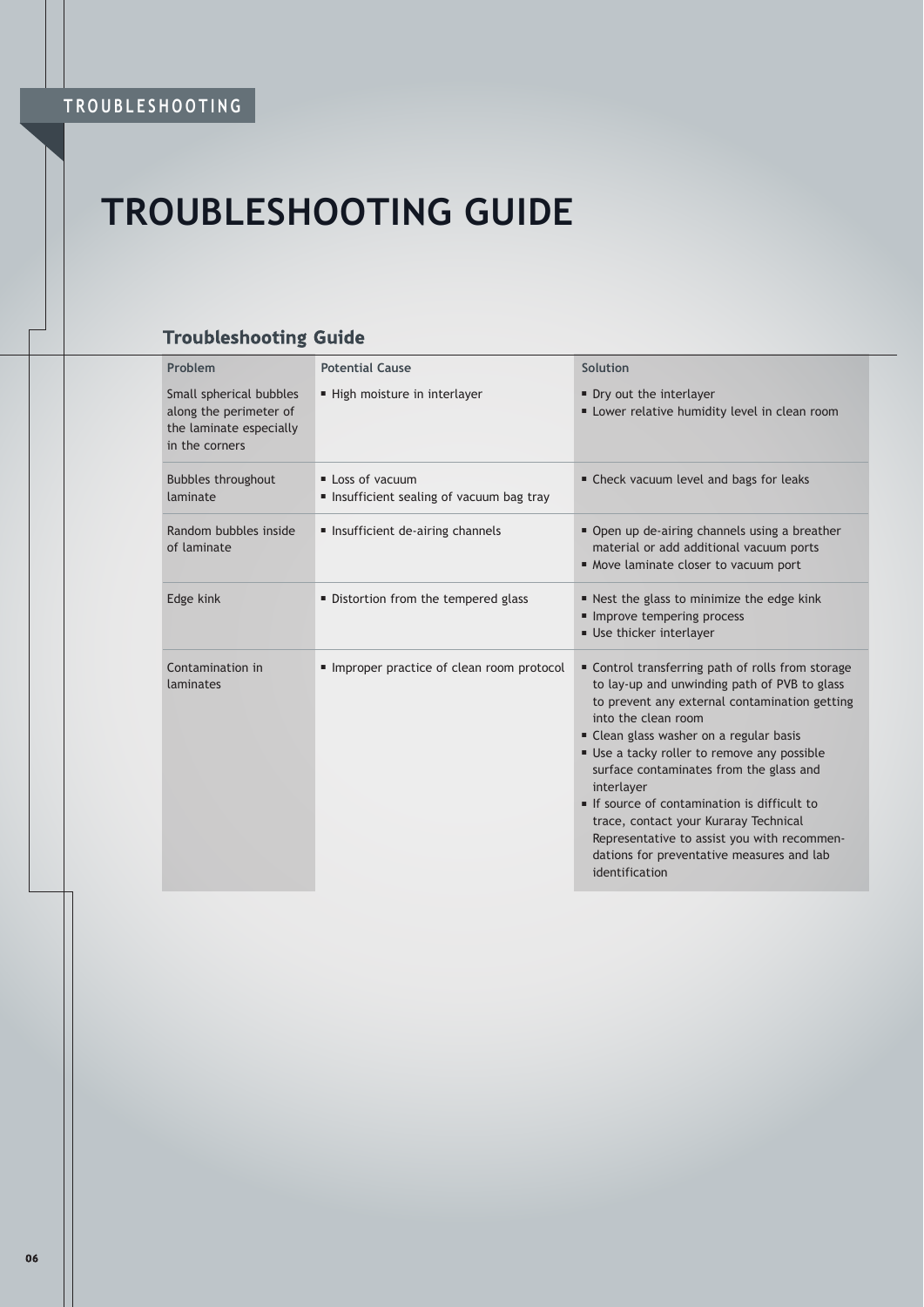#### **ADDITIONAL INFORMATION**

If there are questions regarding Kuraray Trosifol® PVB lamination or for processing requests that fall outside of this laminating guide, please contact your Kuraray representative. Product safety information is available upon request. It is the user's responsibility to determine the level of risk and the proper protective equipment needed for the user's particular purposes.

The information provided herein corresponds to our knowledge on the subject of the date of its publication. This information may be subject to revision as new knowledge and experience becomes available. The data provided falls within the normal range of product properties and relate only to the specific material designated; this data may not be valid for such material used in combination with any other materials or additives or in any process, unless expressly indicated otherwise. The data provided should not be used to establish specification limits or used alone as the basis of design; they are not intended to substitute for any testing you may need to conduct to determine for yourself the suitability of a specific material for your particular purposes. Since Kuraray cannot anticipate all variations in actual end-use conditions, Kuraray makes no warranties and assume liability in connection with any use of this information. Nothing in this publication is to be considered as a license to operate under a recommendation to infringe any patent rights.